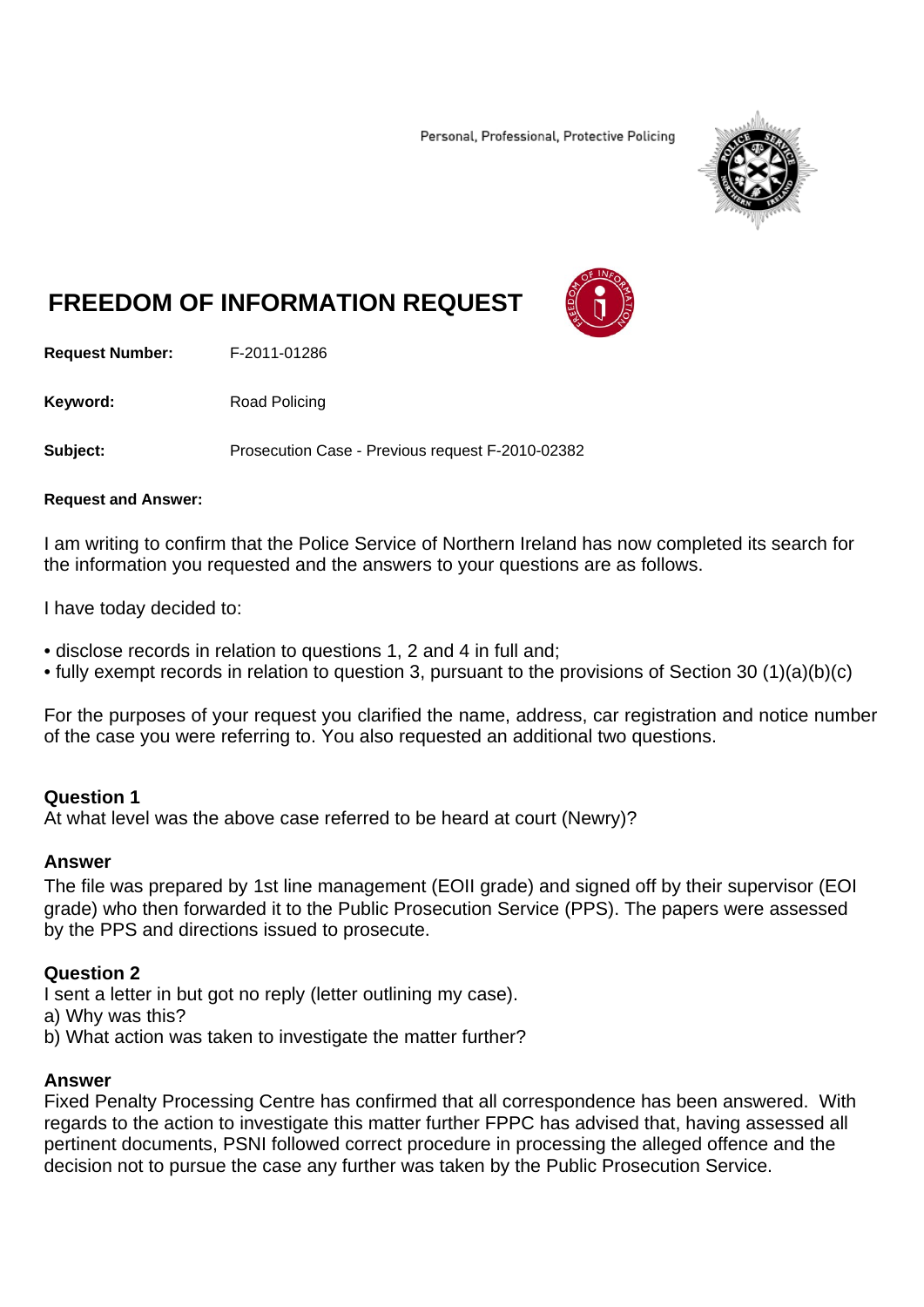# **Question 4**

Rank or position of the person who decided to take this.

### **Answer**

Please see response to Question 1.

# **Question 3**

All relevant information that was used to decide to take this matter to court.

### **Answer**

Section 17 of the Freedom of Information Act 2000 requires the Police Service of Northern Ireland, when refusing to provide such information (because the information is exempt) to provide you the applicant with a notice which:

(a) states that fact,

- (b) specifies the exemption in question and
- (c) states (if not otherwise apparent) why the exemption applies.

The information you have requested is exempt from disclosure under the Freedom of Information Act 2000. The exemption applicable is as follows:

Section 30 (1)(a)(b)(c) – Investigations is a class based, qualified exemption and therefore a Public Interest Test must be carried out.

# **PUBLIC INTEREST TEST**

# **Factors Favouring Release – Section 30**

There is a general public interest in the accountability of public bodies for their actions. Release will reassure the public that correct procedures are carried out and accurate, evidential information used.

# **Factors Favouring Retention – Section 30**

The information requested was recorded by the authority for the purposes of an investigation and would form part of a prosecution file. Police investigations are conducted with due regard to the confidentiality and privacy of any persons involved.

# **DECISION**

The information requested would form part of a prosecution file with regard to any penalty tickets, issued as a result of the use of the laser and vehicle in question on the date mentioned. Disclosing the details of the incident could compromise any investigation and/or the outcome of any possible prosecution.

Under the Freedom of Information Act 2000 any information disclosed is released into the public domain not just to the individual requesting the information. Police investigations are conducted with due regard to the confidentiality and privacy of any persons involved.

An independent internal review in relation to a previous FOI request F-2010-00650 disclosed all information, considered suitable for public consumption, in relation to this incident.

In compliance with Section 16 of the Act, Duty to Assist, I can advise you that members of the public can apply in writing or telephone directly to the Fixed Penalty Processing Centre, to arrange an appointment to view the relevant speed detection, video evidence. Viewing generally takes place during office hours at a viewing suite at PSNI Lisnasharragh. An appointment is required prior to